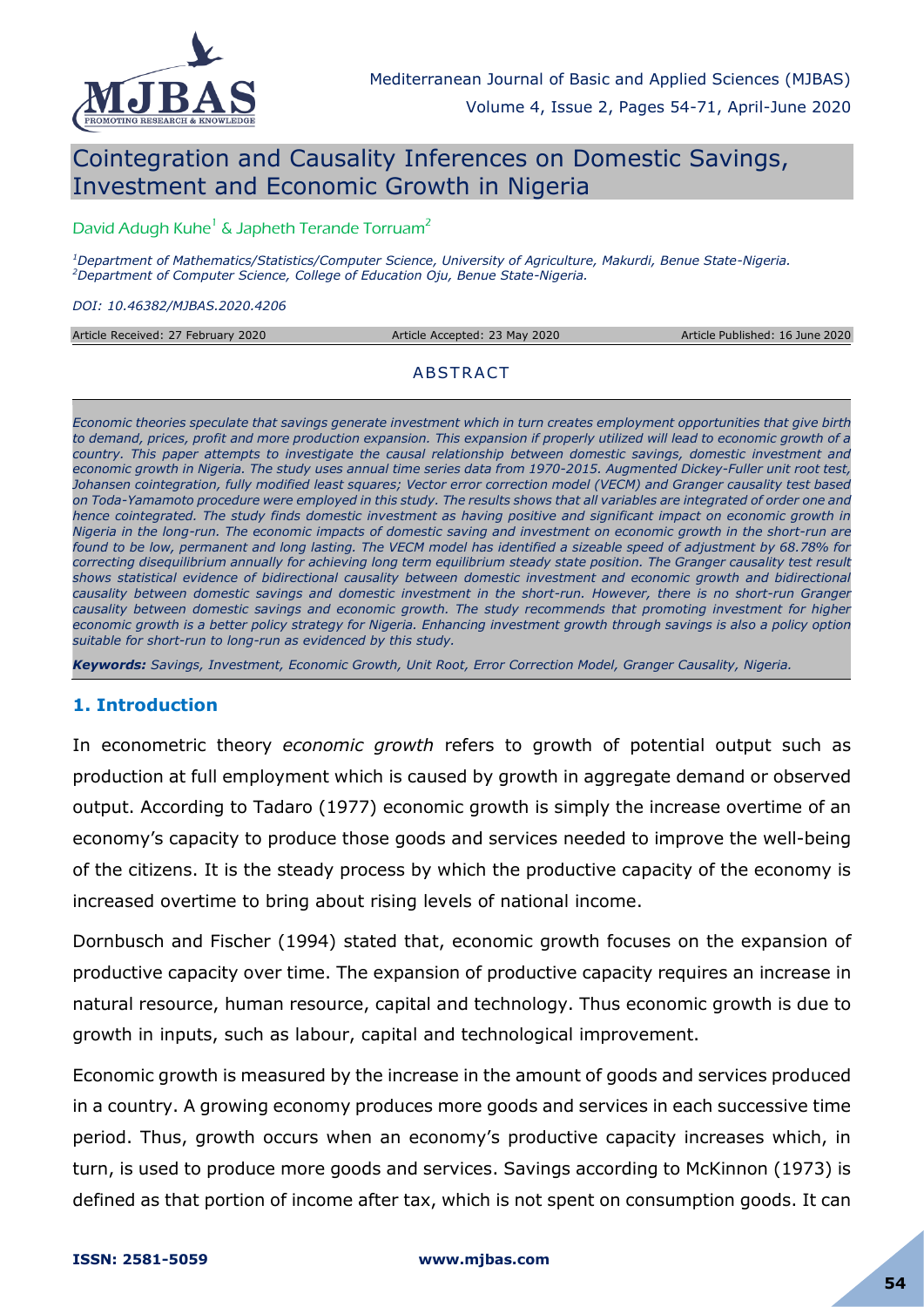

also be seen as that part of income, which is not devoted to the purchase of household items and firm. Investment on the other hand can be defined as the expenditure of funds leading to the creation of net additions to the stock of physical capital; it is done almost exclusively by firms. The major factor that determines investment is interest rate and this is influenced by savings. An investor will be favoured when the marginal efficiency of capital is high. Marginal efficiency is defined as the expected rate of returns from additional unit of capital asset. It also refers to the expected rate of profit per year on real investment of the most efficient type. However, there will be no investment of profit expectation which is not very bright; this is the reason why investment falls to a low level during a depression despite all the encouragement to stimulate private investment (Revel, 1975).

When savings increase, investment is very essential for the economic development of an economy. With increase investment, employment is bound to increase which will in turn increase demand, prices, profit and more production expansion. This expansion if properly utilized will lead to economic growth of a country (Shaw, 1973). Investment comes as a result of capital accumulation, which in turn depends upon savings (Ndulu, 1990). Savings by profit earners and their conversion into investment was the main determinant of economic growth of Great Britain in the 19th century.

In other to promote economic growth in Nigeria, government must encourage saving, stimulate investment and production in the country. Investment contributes to economic growth in aggregate wealth. But for investment to increase there must be a corresponding increase in the amount of saving. Therefore, savings perform a major function of providing national capacity for investment and production, which affects the potential for economic growth. A serious constraint to sustainable economic growth is caused from the low rate of saving. When saving rate is higher, it leads to less consumption, but results in larger amount of capital investment and higher level of economic growth (Rasmidatta and Lin, 2011).

According to the theory of marginal propensity to save, saving expand as income increases, from this perspective it can be easily understood that when there is growth in an economy, the amount of saving also increases. Looking at the controversial perception about the relationship between saving and economic growth, it can easily be seen that once aggregate saving increases perhaps from rising in income, it might enhance investment opportunities and generate economic growth for the country.

The figure below provides insight into domestic savings, investment and growth profile in Nigeria.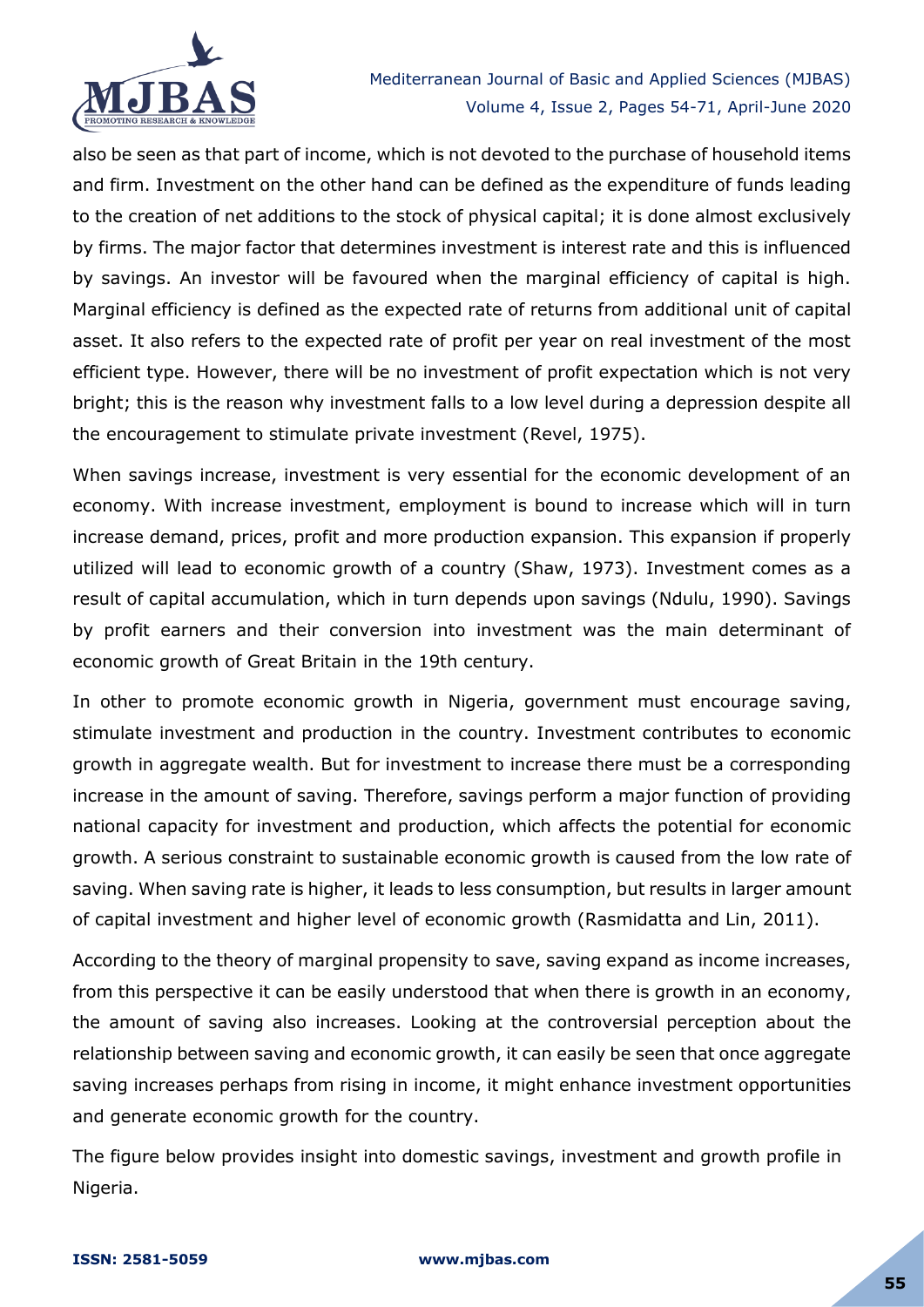



#### **Figure 1:** Savings, Investment and Growth Profile in Nigeria from 1980-2015

Figure 1 provides a trend analysis of the savings, investment and growth rates in Nigeria for the period 1980 to 2015. From 1980 to 2002 the growth rate for Nigeria was very low alternating between low positive values to negative indicating a contraction in the growth rate, although there was a significant improvement in 2004.The rates of gross domestic saving and Gross fixed capital formation are generally higher than growth especially in the early 1980's. While the rate of saving increases, the rate of investment declines especially between 1995 and 2008. Generally, savings rate, investment rate and GDP growth rate are very low in Nigeria with fluctuating trends.

There are mixed findings on the relationship between economic growth and savings, Carroll and Weill (1994) empirically found that economic growth Granger causes savings, but savings does not Granger cause economic growth. Similar conclusions were reached by independent researchers such as Sinha and Sinha (1998), Agrawal (2001), Anoruo and Ahmad (2001), Baharumshahl et al. (2003), Verma (2007), Odhiambo (2009), Agrawal et al. (2010) and Andrei and Huidumac-Petrescu (2013) among others. On the contrary Aghion and Howitt (2005), Greenidge and Miller (2010), Jangili (2011), Budha (2012), Tang and Ch'ng (2012), Tang and Lean (2013) and Tang and Tan (2014) among many other researchers empirically found one-way causality from savings to economic growth. Few studies such as Tang and Chua (2012) and Gulmez and Yardımcıoglu (2013) found two-way causality between economic growth and savings. On the relationship between domestic investment and economic growth Ahmad and Hamdani (2003) found that domestic investment had positive and significant impact on economic growth, while Adams (2009), Sooreea-Bheemul and Sooreea (2013) found that economic growth had positive and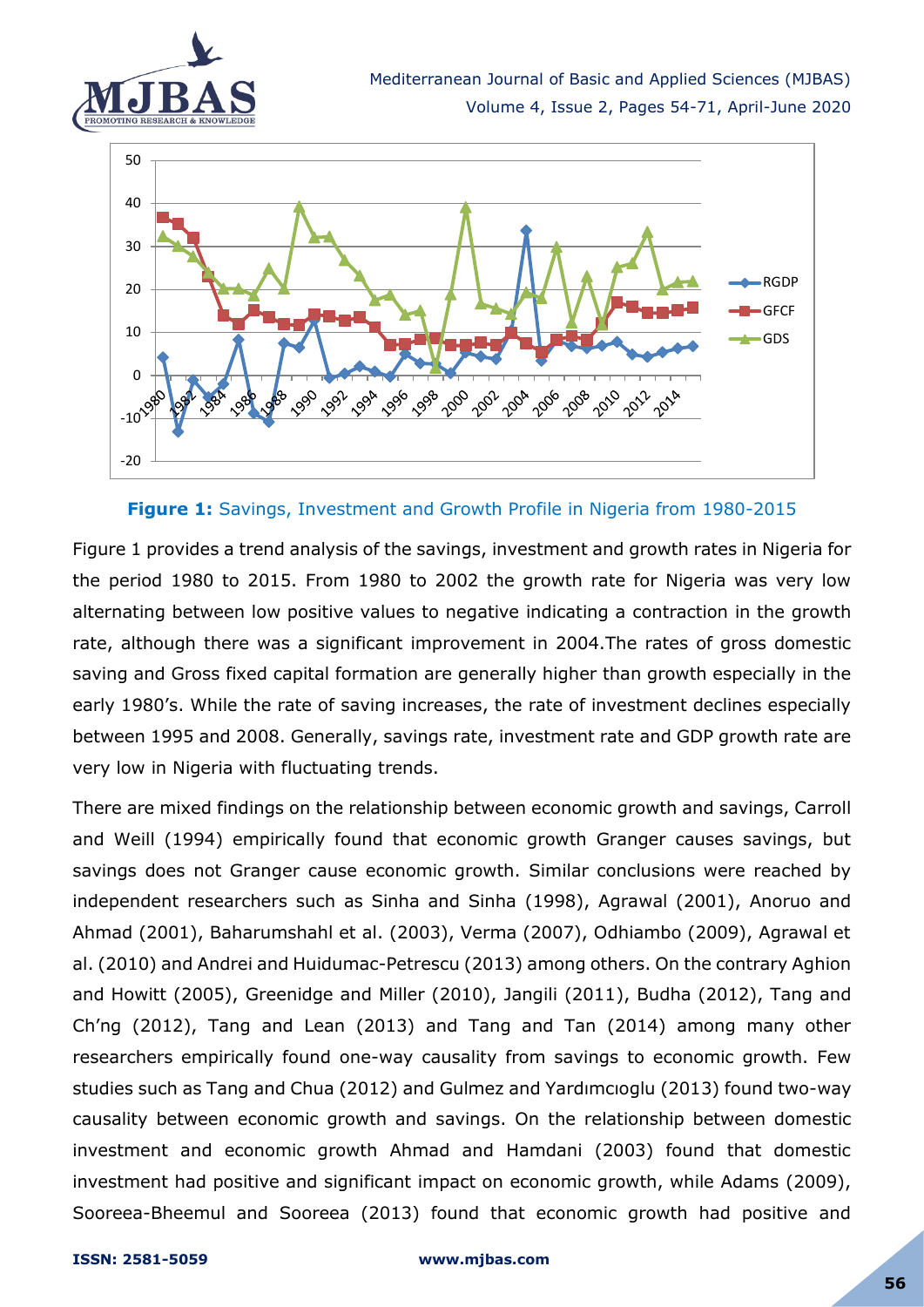

significant impact on domestic investment. On the other hand Mohamed et al. (2013) and Chowdhary and Kushwaha (2013) found that there was bidirectional causality between economic growth and domestic investment. Looking at these empirical findings one would conclude that there exist mixed findings between the relationship between domestic investment and economic growth. Bayar (2014) examined the effects of domestic savings and foreign direct investment inflows on the economic growth in emerging Asian economies for the period 1982-2012. He employed Pedroni, Kao and Johansen-Fisher panel co-integration tests and vector error correction model. He found that gross domestic savings, gross domestic investment and foreign direct investment inflows had positive and significant impact on economic growth in the long run.

In Nigeria, Uma et al. (2014) examined the influence of investment and saving in Nigeria economy using time series data from 1980-2012. They found that savings and domestic investment have long run positive and significant impact on the Nigerian economy while FDI has negative and insignificant impact on the economy. Kanu and Ozurumba (2014) conducted a study on the impact of capital formation on the economic growth in Nigeria using multiple regressions technique. They found that in the short run, gross fixed capital formation had no significant impact on economic growth; while in the long run; the VAR model estimated indicate that gross fixed capital formation, total exports and the lagged values of GDP had positive long run relationships with economic growth in Nigeria. Adelakun (2015) examined the relationship between savings, investment and economic growth in Nigeria. His study made use of time series data spanning for twenty-nine years using error correction model. The result shows a positive relationship between savings, investment and economic growth in Nigeria. From the foregone, it is glaring to know that while different techniques were employed by independent researchers across different economies to investigate the relationship between domestic savings, investment and economic growth, all agreed that domestic savings and investment are among the key factors promoting economic growth all over the world including Nigeria. This study therefore, contributes, confirms and extends the existing literature by conducting an econometric analysis to investigate the causal relationship between domestic savings, investment and economic growth in Nigeria using more sophisticated statistical tools and more recent data.

#### **2. Materials and Methods**

## *2.1 Source of Data*

The data used in this work are annual time series data covering the fiscal year 1980 to 2015. Real gross domestic product (RGDP) is used as proxy for economic growth. Gross domestic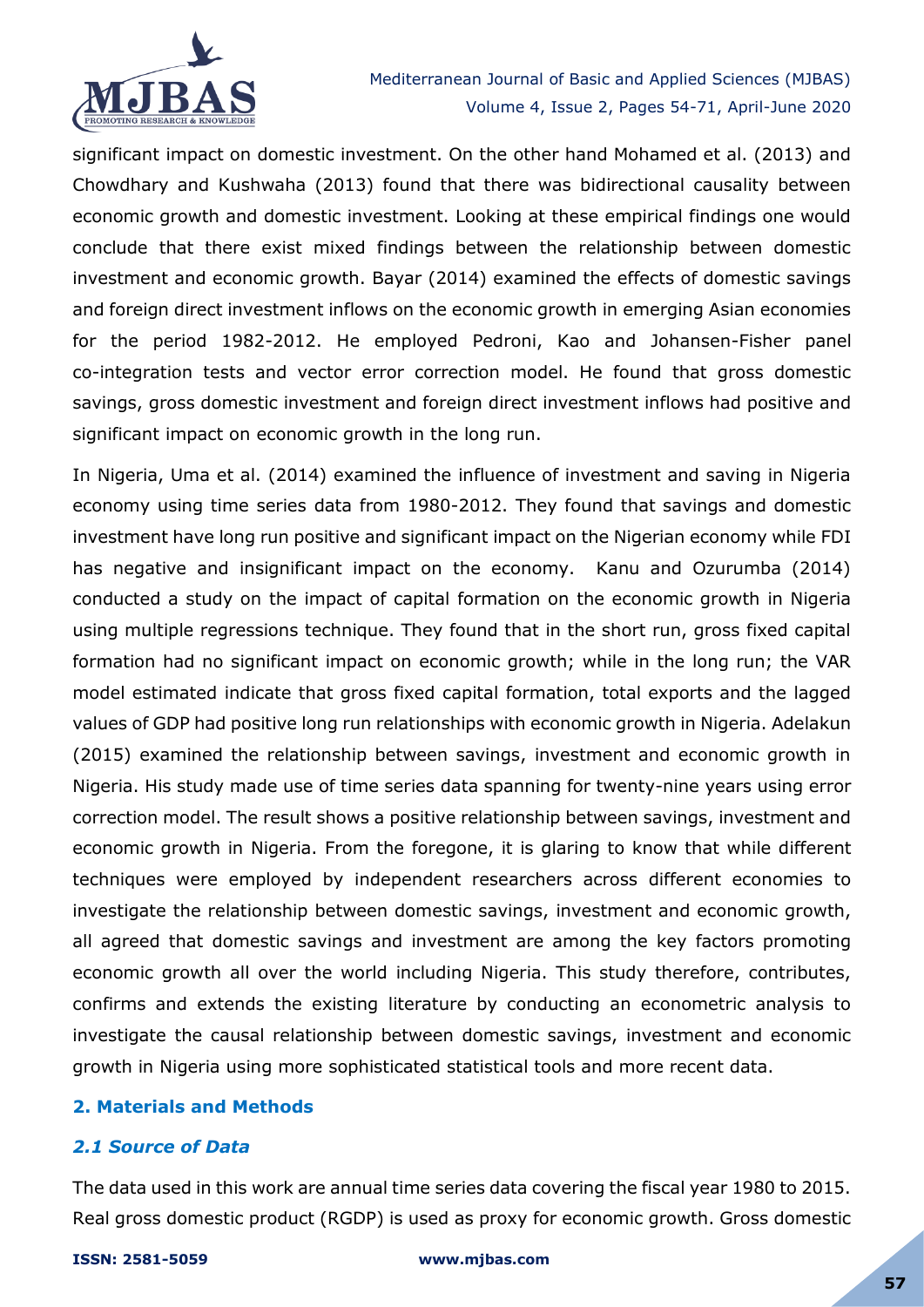

savings (GDS) is used as proxy for savings, which is obtained by subtracting final consumption expenditure from gross domestic product. Investment is represented by the gross fixed capital formation (GFCF) in the national accounts. The secondary data on these variables are obtained from World Bank website.

## *2.2 Unit Root Test*

The purpose of conducting unit root test is to check whether the macroeconomic variables of interest are integrated of the same order before proceeding to the estimation procedure of cointegration test (Engle and Granger, 1987). In this study we employ the popular Augmented Dickey-Fuller unit root test. The ADF test regressions with drift are given as:

$$
\Delta RGBP_t = \alpha_0 + \alpha_1 RGBP_{t-1} + \sum_{j=1}^k a_j \Delta RGBP_{t-1} + \varepsilon_t
$$
 (1)

$$
\Delta RGDS_t = \beta_0 + \beta_1 RGBS_{t-1} + \sum_{j=1}^k b_j \Delta RGBS_{t-1} + \varepsilon_t
$$
 (2)

$$
\Delta RGFCF_t = \varphi_0 + \varphi_1RGFCF_{t-1} + \sum_{j=1}^k c_j \Delta RGCFF_{t-1} + \varepsilon_t
$$
\n(3)

Where  $\Delta$  is the first difference operator,  $\varepsilon_t$  is the random error term which is iid. k is the number of lagged differences. The ADF equations test the following pairs of hypotheses:

 $H_0: \alpha_1 = \beta_1 = \varphi_1 = 1$  (the series contains a unit root) against

 $H_1: \alpha_1 \neq \beta_1 \neq \varphi_1 < 1$  (the series is stationary)

#### *2.3 Johansen Cointegration Test*

Two or more non-stationary series, I(1), are said to be cointegrated if their linear combination gives a stationary series, I(0). Johansen (1991, 1995) developed a methodology for testing for cointegration as follows:

Let  $Y_t = (y_{1t}, y_{2t}, ..., y_{nt})'$  denote an  $(n \times 1)$  vector of non-stationary I(1) time series variables. The basic Vector Autoregressive Model of order p, denoted VAR(p) is defined as

$$
Y_t = \alpha + \phi_1 Y_{t-1} + \phi_2 Y_{t-2} + \dots + \phi_p Y_{t-p} + BX_t + \varepsilon_t, t = 1, 2, ..., T
$$
 (4)

where  $\alpha$ : is an  $(n \times 1)$  vector of intercept;  $\phi_i$  ( $i = 1, 2, ..., p$ ): is  $(n \times n)$  coefficient matrices;  $X_t$  = d-vector of deterministic variables;  $\varepsilon_t$ : is an  $(n \times 1)$  vector of unobservable error term with zero mean (white noise). We may rewrite this VAR as: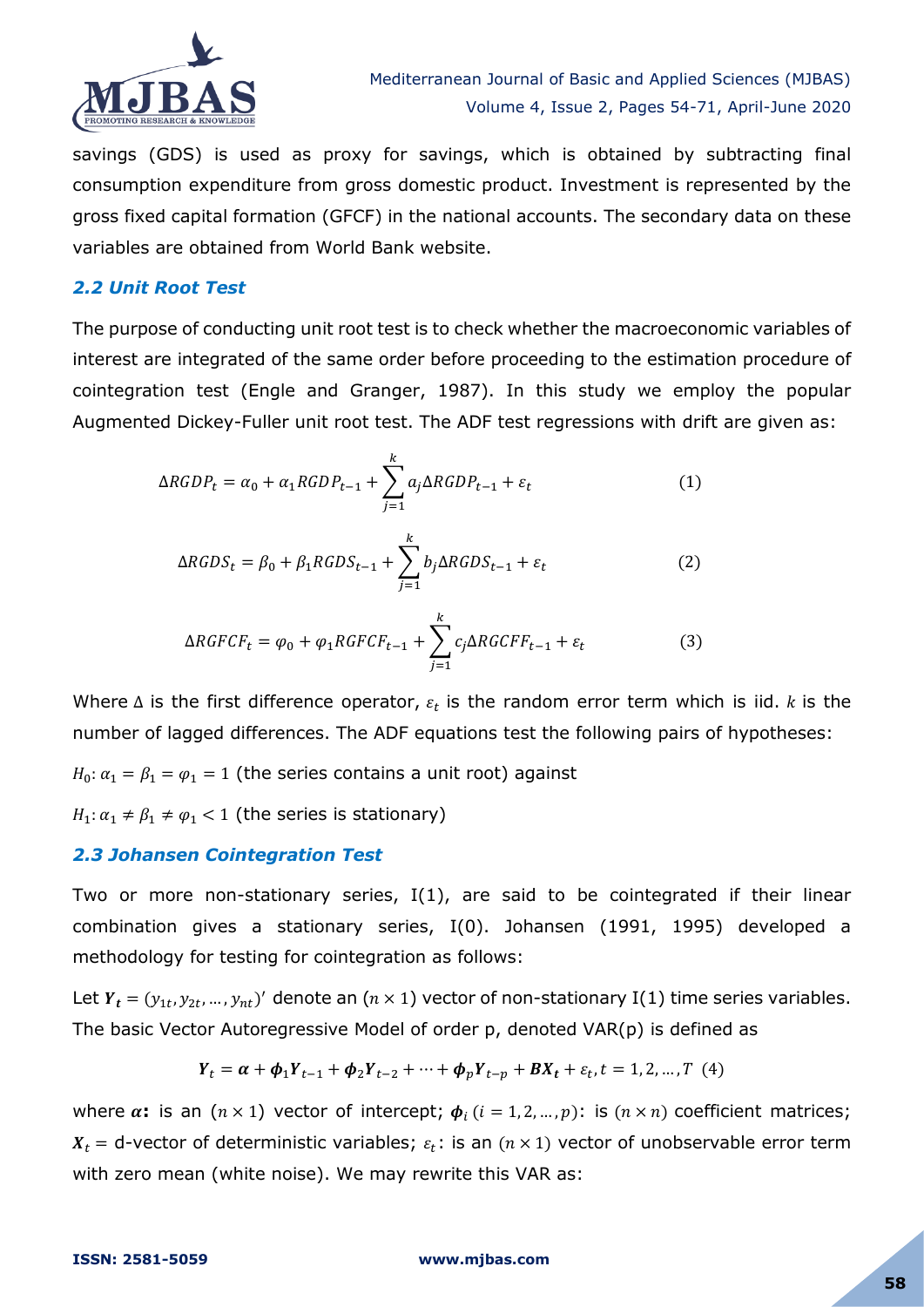

Mediterranean Journal of Basic and Applied Sciences (MJBAS) Volume 4, Issue 2, Pages 54-71, April-June 2020

$$
\Delta Y_t = \boldsymbol{\Pi} Y_{t-1} + \sum_{i=1}^{p-1} \Gamma_i \Delta Y_{t-i} + \boldsymbol{B} X_t + \varepsilon_t \tag{5}
$$

Where,

$$
\mathbf{\Pi} = \sum_{i=1}^{p} \boldsymbol{\phi}_i - \mathbf{I} \, ; \, \Gamma_i = -\sum_{j=i+1}^{p} \boldsymbol{\phi}_j \tag{6}
$$

Granger's representation theorem asserts that if the coefficient matrix  $\boldsymbol{\Pi}$  has reduced rank  $r < k$ , then there exist  $k \times r$  matrices  $\alpha$  and  $\beta$  each with rank r such that  $\bm{\Pi} = \alpha \beta'$  and  $\beta' Y_t$  is I(0).  $r$  is the number of cointegrating relations (the cointegrating rank) and each column of  $\beta$  is the cointegrating vector. Johansen cointegration test computes two statistics: trace statistic and maximum eigenvalue statistic. We only employ both the trace test and maximum eigenvalue test statistics in this study. The trace statistic for the null hypothesis of  $r$  cointegrating relations is computed as:

$$
LR_{tr}(r|k) = -T \sum_{i=r+1}^{k} \log(1 - \lambda_i)
$$

The maximum eigenvalue test statistic is computed as:

$$
LR_{max}(r|r+1) = -T\log(1 - \lambda_{r+1}) = LR_{tr}(r|k) - LR_{tr}(r+1|k)
$$
\n(8)

where  $\lambda_i$  is the *i*-th largest eigenvalue of the  $\boldsymbol{\Pi}$  matrix in (3.6),  $r = 0$ ,

In testing for cointegration, we summarize the five deterministic trend cases considered by Johansen (1995):

(1) The level data  $Y_t$  have no deterministic trends and the cointegrating equations do not have intercepts:

$$
H_2(r): \mathbf{H} \mathbf{Y}_{t-1} + B \mathbf{X}_t = \alpha \beta' \mathbf{Y}_{t-1} \quad (9)
$$

(2) The level data have no deterministic trends and the cointegrating equations have intercepts:

$$
H_1^*(r): \mathbf{H}\mathbf{Y}_{t-1} + B\mathbf{X}_t = \alpha(\beta'\mathbf{Y}_{t-1} + \rho_0) (10)
$$

(3) The level data  $Y_t$  have linear trends but the cointegrating equations have only intercepts:

$$
H_1(r): \Pi Y_{t-1} + BX_t = \alpha(\beta'Y_{t-1} + \rho_0) + \alpha \perp \gamma_0 \tag{11}
$$

(4) The level data  $Y_t$  and the cointegrating equations have linear trends: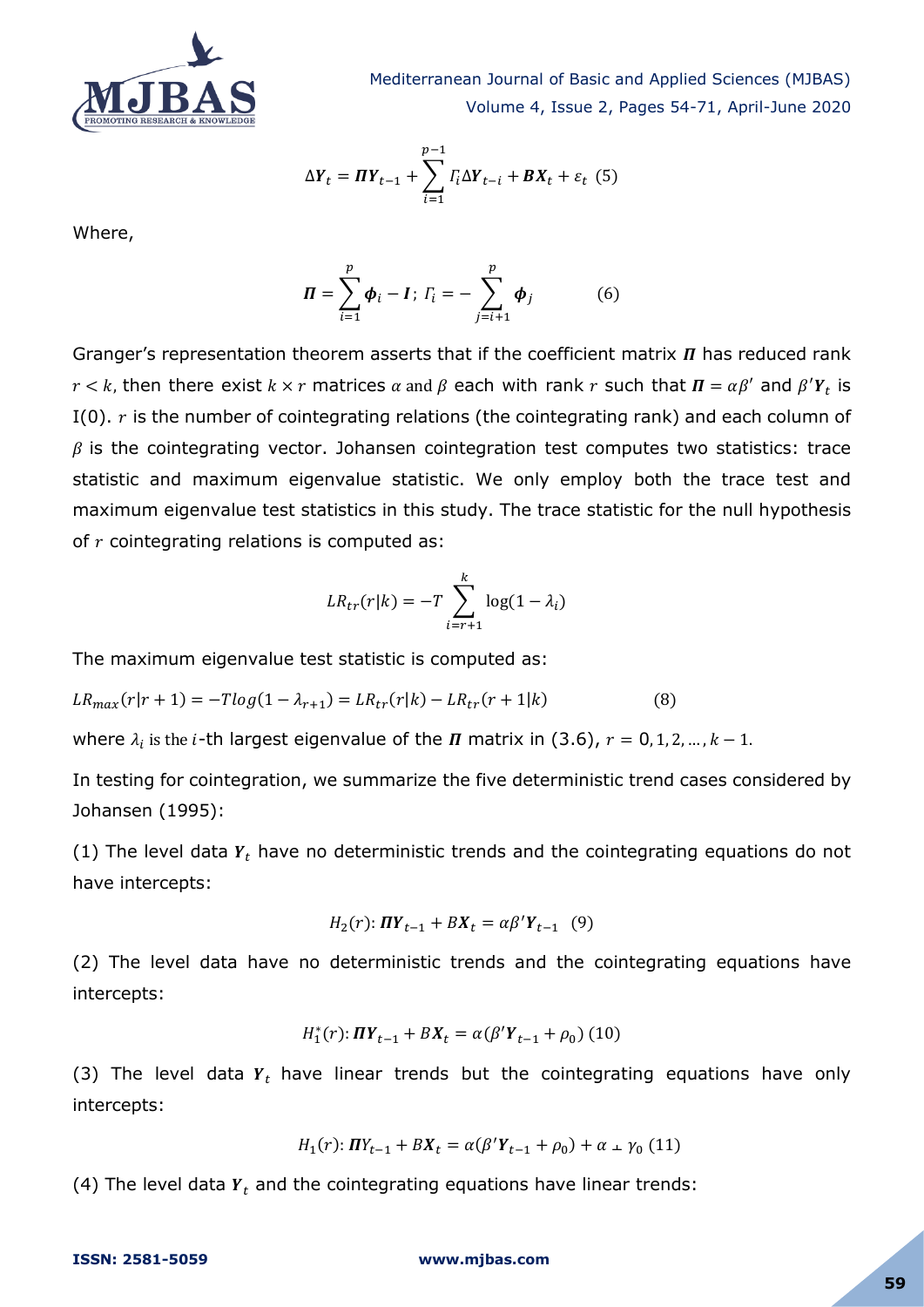

$$
H^{*}(r): \mathbf{H} \mathbf{Y}_{t-1} + B \mathbf{X}_{t} = \alpha(\beta' \mathbf{Y}_{t-1} + \rho_{0} + \rho_{1} t) + \alpha \perp \gamma_{0} (12)
$$

(5) The level data  $Y_t$  have quadratic trends and the cointegrating equations have linear trends:

$$
H(r): \mathbf{I}\mathbf{I}\mathbf{Y}_{t-1} + B\mathbf{X}_t = \alpha(\beta'\mathbf{Y}_{t-1} + \rho_0 + \rho_1 t) + \alpha \perp (\gamma_0 + \gamma_1 t) (13)
$$

When the study variables are cointegrated, it is statistically reasonable to estimate a vector error correction model (VECM). To do this, it is also reasonable to estimate cointegrating multiple regression model whose errors are obtained and use in estimating the VECM. The model specification for the cointegrating multiple regression is presented in the following subsection.

## *2.4 Cointegrating Regression Model Specification*

To investigate the impact of real gross domestic savings and investment on real economic growth in Nigeria, we employ a multiple cointegrating regression model using fully modified ordinary least squares (FMOLS). The model is specified as follows:

$$
RGDP = f[RGDS, RGFCF]
$$
 (14)

Real GDP is a function of real gross domestic savings and real gross fixed capital formation (investment). Our linear growth model then becomes

$$
RGDP_t = \beta_0 + \beta_1 RGDS_t + \beta_2 RGFCF_t + \varepsilon_t \tag{15}
$$

where  $RGDP_t$  represents real GDP at time t used as proxy for economic growth,  $RGDS_t$ represents real Gross Domestic Savings used as proxy for savings,  $RGFCF_t$  represents real Gross Fixed Capital Formation used as proxy for investment,  $\varepsilon_t$  is the error term assumed to be normally and independently distributed with zero mean and constant variance, which captures all other explanatory variables that influence economic growth but are not included in the model.  $\beta_0$  is the intercept of the regression model which represents the predictive value of the dependent variable when all the independent variables are kept constant.  $\beta_1$ ,  $\beta_2$ are the partial elasticity of real GDP growth with respect to  $RGBS_t$  and  $RGFCF_t$ respectively.

The study expects the slope coefficient of RGDS to be positive ( $\beta_1 > 0$ ) and the coefficient of RGFCF to be positive ( $\beta_2 > 0$ ) for them to have positive impacts on economic growth.

## *2.5 The Vector Error Correction Model (VECM)*

The error correction model which integrates the short-run dynamics in the long-run growth function is given by: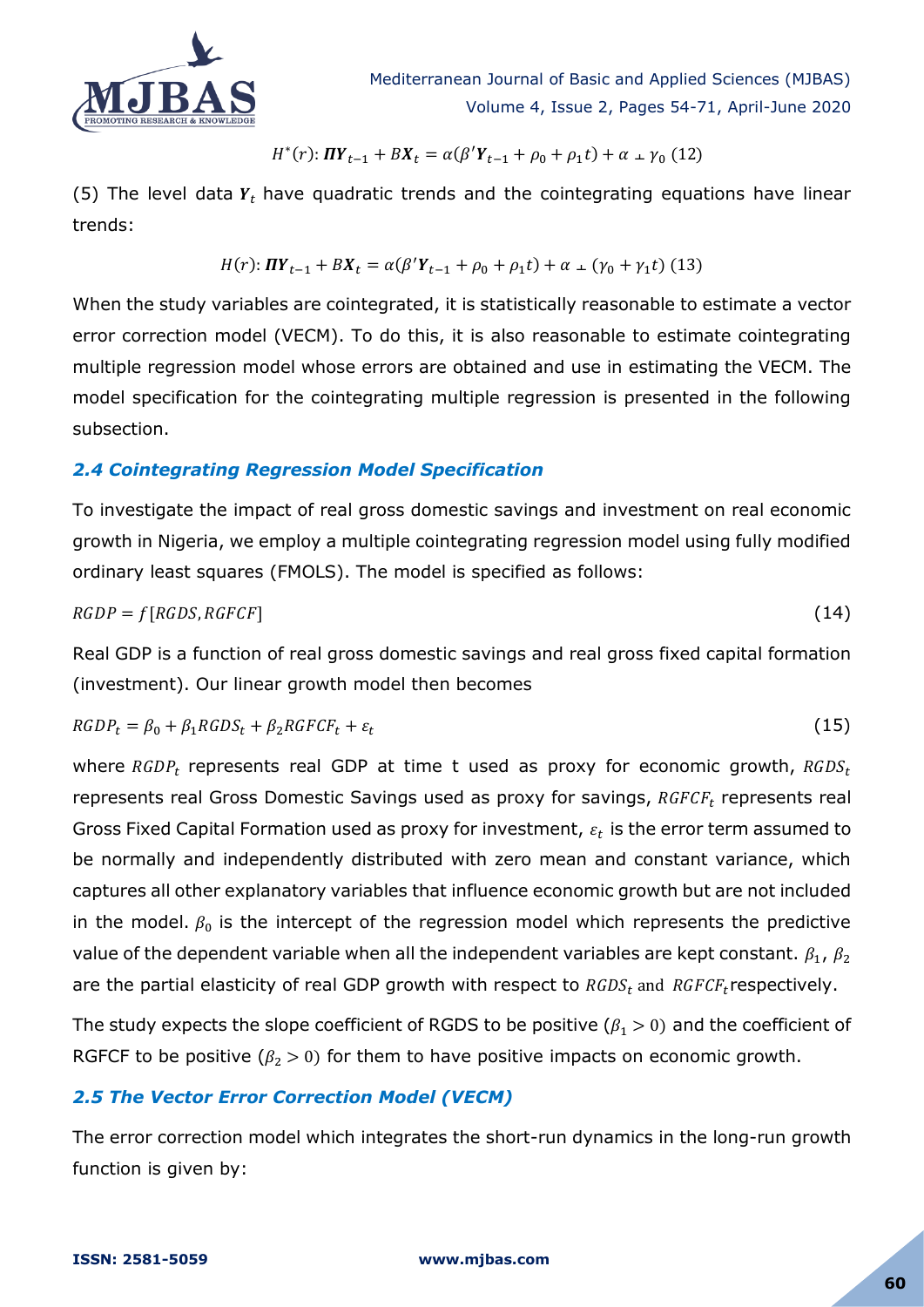

Mediterranean Journal of Basic and Applied Sciences (MJBAS) Volume 4, Issue 2, Pages 54-71, April-June 2020

$$
\Delta RGBP_t = \alpha_1 + \sum_{i=1}^p \beta_{2i} \Delta RGBP_{t-1} + \sum_{i=1}^p \gamma_{3i} \Delta RGBS_{t-1} + \sum_{i=0}^p \delta_{4i} \Delta RGFCF_{t-1} + \lambda_5 EC_{t-1} + \varepsilon_{2t} \quad (16)
$$

where  $EC_{t-1}$  is the error correction term (the residuals that are obtained from the estimated cointegrating model of equation (10)). It provides the feedback and speed of adjustment which indicates how much of the disequilibrium that is being corrected in the system. For a stable long-run relationship to exists among the study variables, the error correction term must be negative and highly statistically significant (Bannerjee *et al.,* 1998). The symbol Δ represents the first-differenced form of the variables in the model. The coefficient of the various explanatory variables,  $\beta_{2i}$ ,  $\gamma_{3i}$ ,  $\delta_{4i}$  are the impact multipliers which measure the immediate impact that a change in the explanatory variable has on a change in the dependent variable.  $\lambda$  represents the speed of adjustment parameter. The value of  $\lambda$  must lie in the range  $-1 \leq \lambda \leq 0$  and must be statistically significant.

#### *2.6 Granger Causality Test Based on Modified Wald Test Procedure*

In order to test for Granger causality among the study variables, Toda & Yamamoto test procedure is employed (Toda and Yamamoto, 1995). Toda and Yamamoto procedure uses a Modified Wald (MWALD) test for restrictions on the parameters of the VAR (k) model. The model is specified as follows:

$$
A_{t} = \alpha_{1} + \sum_{i=1}^{k+d} \beta_{1i} A_{t-i} + \sum_{t-i}^{k+d} \beta_{2i} B_{t-i} + \varepsilon_{at}
$$
\n(17)

$$
B_t = \alpha_2 + \sum_{i=1}^{k+d} \varphi_{1i} A_{t-i} + \sum_{t-i}^{k+d} \varphi_{2i} B_{t-i} + \varepsilon_{bt}
$$
 (18)

where  $k$  is the optimal lag order;  $d$  is the maximal order of integration of the series in the system;  $\varepsilon_{at}$  and  $\varepsilon_{bt}$  are error terms which are assumed to be white noise. The usual Wald test is then applied to the first k coefficient matrices using the standard  $\chi^2$ -statistics. The test checks the following pairs of hypotheses:  $A_t$  "Granger causes"  $B_t$  if  $\beta_{2i} \neq 0$  in equation (17) against  $B_t$  "Granger causes"  $A_t$  if  $\varphi_{1i} \neq 0$  in equation (18)

#### **3. Results and Discussion**

#### *3.1 ADF Unit Root Result*

Determining the order of integration of study variables is crucial in Johansen cointegration analysis. This is because Johansen cointegration technique can only be applied to variables that are integrated of the same order. For this purpose, this study has employed the popular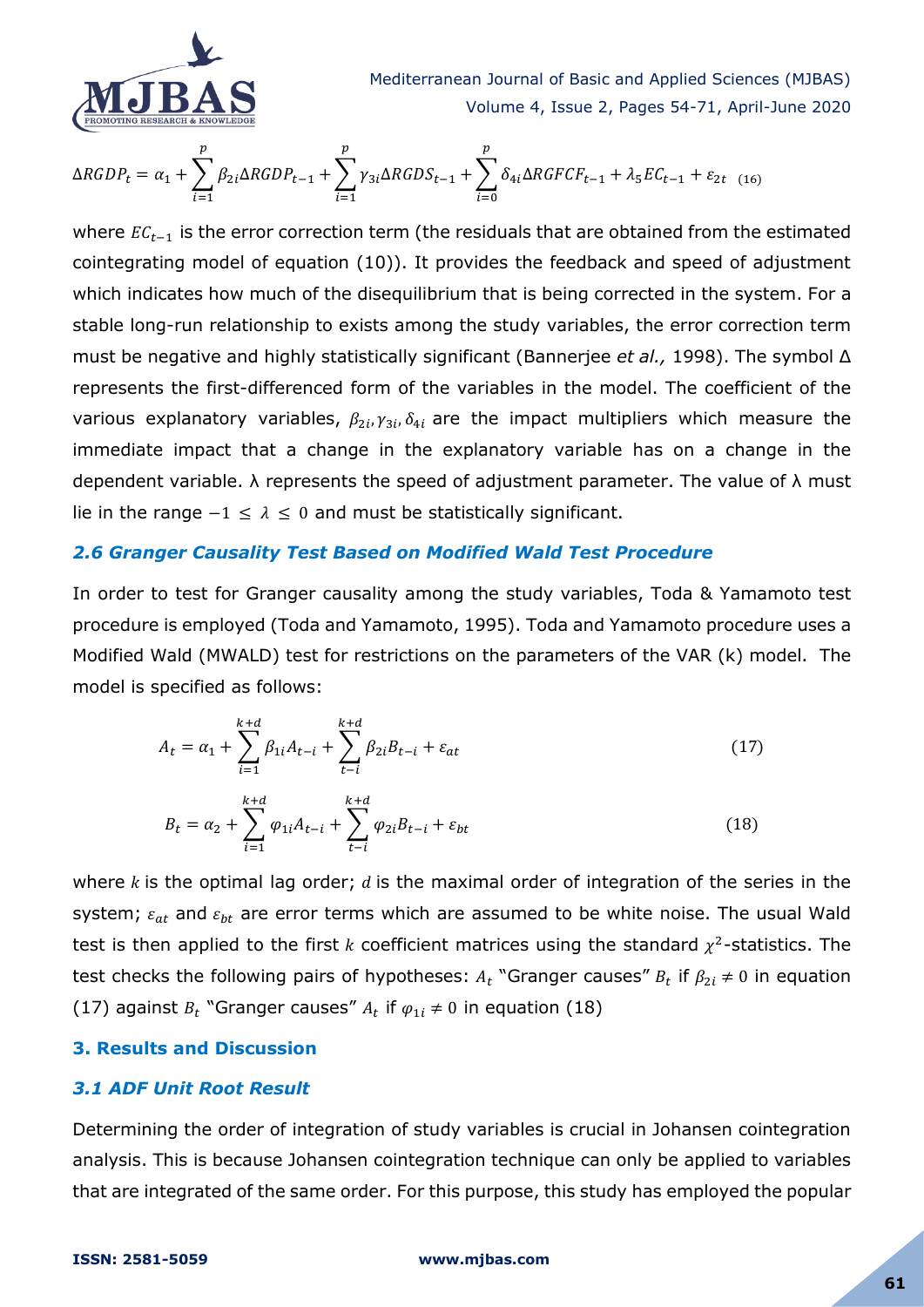

Augmented Dickey-Fuller (ADF) unit root test both in level and first difference of the variables. Statistical results of the ADF test are presented in Table 1.

| <b>Variable</b> | <b>Option</b>     | <b>Test</b><br>statistic | P-value   | <b>Critical values</b> |           |           |
|-----------------|-------------------|--------------------------|-----------|------------------------|-----------|-----------|
|                 |                   |                          |           | $1\%$                  | 5%        | 10%       |
| rgdp            | Intercept only    | $-2.1487$                | 0.0942    | $-3.6329$              | $-2.9484$ | $-2.6129$ |
|                 | Intercept & trend | $-2.6811$                | 0.2500    | $-4.2436$              | $-3.5442$ | $-3.2047$ |
| $\Delta$ rgdp   | Intercept only    | $-3.0825$                | $0.0031*$ | $-3.6537$              | $-2.9571$ | $-2.6174$ |
|                 | Intercept & trend | $-5.2740$                | $0.0008*$ | $-4.2627$              | $-3.5529$ | $-3.2096$ |
| rgds            | Intercept only    | $-2.5160$                | 0.0819    | $-3.6329$              | $-2.9484$ | $-2.6129$ |
|                 | Intercept & trend | $-2.5175$                | 0.0951    | $-4.2436$              | $-3.5442$ | $-3.2047$ |
| $\Delta$ rgds   | Intercept only    | $-5.0782$                | $0.0002*$ | $-3.6463$              | $-2.9540$ | $-2.6158$ |
|                 | Intercept & trend | $-8.8457$                | $0.0000*$ | $-4.2529$              | $-3.5485$ | $-3.2071$ |
| rgfcf           | Intercept only    | $-2.1942$                | 0.1054    | $-3.6329$              | $-2.9484$ | $-2.6129$ |
|                 | Intercept & trend | $-2.1102$                | 0.1141    | $-4.2529$              | $-3.5485$ | $-3.2071$ |
| $\Delta$ rgfcf  | Intercept only    | $-6.6100$                | $0.0000*$ | $-3.6463$              | $-2.9540$ | $-2.6158$ |
|                 | Intercept & trend | $-6.5255$                | $0.0000*$ | $-4.2627$              | $-3.5530$ | $-3.2096$ |

# **Table 1:** ADF Unit Root Test Result

**Note:**  $*$  denotes the significant of the ADF test statistic at 1% significance level.  $\Delta$  denotes the first difference of the variable.

The result of Table 1 shows that gross domestic product, gross domestic savings and gross fixed capital formation are all non-stationary in levels for both cases with intercept only and with intercept and linear trend.

But these variables are stationary in the first differences. This is because the ADF test statistics are all less than their corresponding critical values at the conventional test sizes. Thus, we conclude that all variables are integrated of the same order, I(1).

Therefore, Johansen cointegration approach can be applied on these study variables conveniently.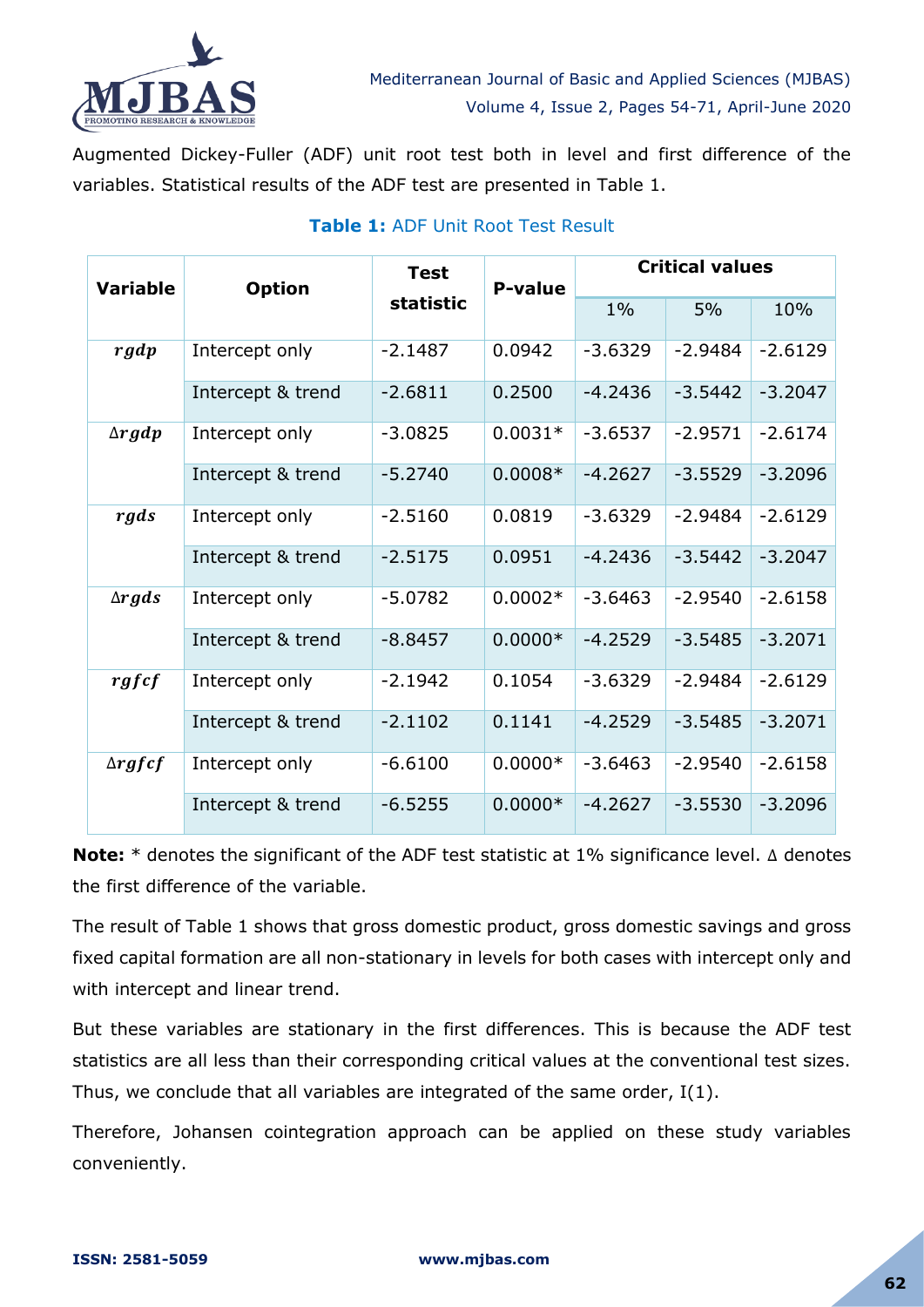

## *3.2 Johansen Cointegration Test Results*

Since all study variables are integrated of the same order, we apply both Johansen cointegration trace test and maximum eigenvalue test. The results are reported in Table 2 and Table 3.

#### **Hypothesized Eigenvalue Trace 0.05 Prob.\*\* Statistic Critical No. of CE(s)**  $H_0$  $H_1$ **Value None \***  $r = 0$  |  $r \ge 1$  | 0.564927 | 46.88256 | 29.79707 | 0.0002 **At most 1**  $r \le 1$   $r \ge 2$  0.284002 19.41863 15.49471 0.1521 **At most 2 \***  $r \le 2$  |  $r = 3$  | 0.224591 8.394049 3.841466 0.0038

#### **Table 2:** Johansen Cointegration Rank Trace Test

**Note:** Trace test indicates 2 cointegrating equations at the 0.05 level. \* denotes rejection of the hypothesis at the 0.05 level. \*\*MacKinnon-Haug-Michelis (1999) p-values.

## **Table 3:** Johansen Cointegration Rank Maximum Eigenvalue Test

| <b>Hypothesized</b><br>No. of $CE(s)$ | $H_0$      | $H_1$ | <b>Eigenvalue</b> | Max.<br><b>Eigen</b> | 0.05<br><b>Critical</b><br><b>Value</b> | Prob. $**$ |
|---------------------------------------|------------|-------|-------------------|----------------------|-----------------------------------------|------------|
|                                       |            |       |                   | <b>Statistic</b>     |                                         |            |
| None $*$                              | $r=0$      | $r=1$ | 0.564927          | 27.46393             | 21.13162                                | 0.0056     |
| At most 1                             | $r \leq 1$ | $r=2$ | 0.284002          | 11.02458             | 14.26460                                | 0.1530     |
| At most $2 *$                         | $r \leq 2$ | $r=3$ | 0.224591          | 8.394049             | 3.841466                                | 0.0038     |

**Note:** Maximum Eigenvalue test indicates 2 cointegrating equations at the 0.05 level. \* denotes rejection of the hypothesis at the 0.05 level. \*\*MacKinnon-Haug-Michelis (1999) p-values.

From the results of Table 2 and Table 3, we reject the statistical hypotheses of no cointegration at  $r = 0$  and  $r < 2$  for both trace test and maximum eigenvalue test. The trace test and maximum eigenvalue test both indicate two cointegrating equations at the 0.05 significance levels. These results confirm the existence of a stable long run or equilibrium relationship among gross domestic product, gross domestic savings and gross fixed capital formation. This means that the variables under study share a common stochastic drift. This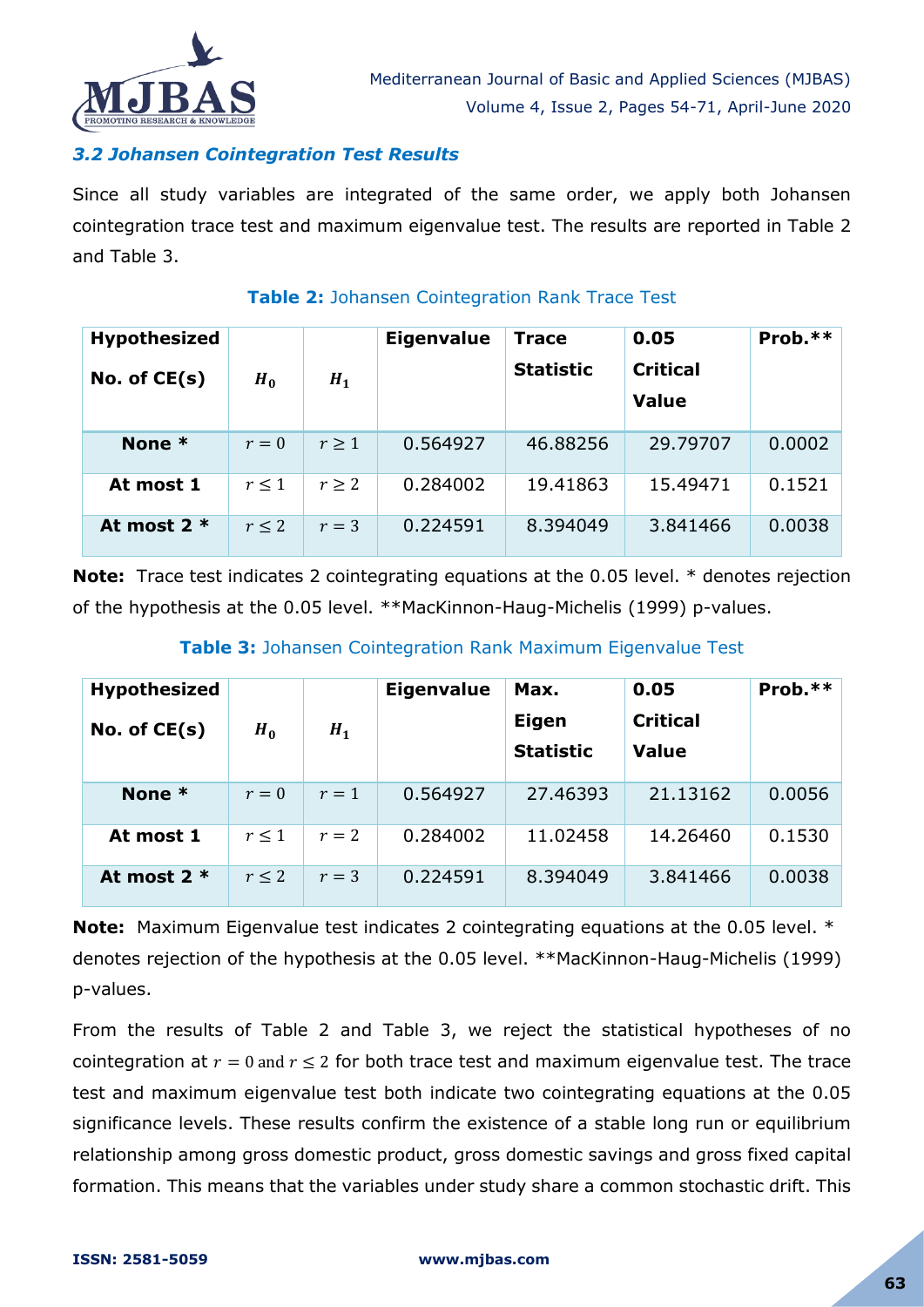

also means that the variables will not wander away from each other in the long run and are bound to vary in sympathy with each other.

## *3.3 Estimation of Long-Run Coefficients*

To investigate the impacts of domestic savings and investment on economic growth in Nigeria, we estimate cointegrating regression equation using fully modified ordinary least squares. The result is presented in Table 4.

| <b>Dependent Variable: RGDP</b> |             |            |             |          |  |  |  |
|---------------------------------|-------------|------------|-------------|----------|--|--|--|
| <b>Variable</b>                 | Coefficient | Std. Error | t-Statistic | P-value  |  |  |  |
| <b>RGDS</b>                     | 0.091438    | 0.163595   | 0.558929    | 0.5801   |  |  |  |
| <b>RGFCF</b>                    | 0.456361    | 0.198971   | 2.293606    | 0.0285   |  |  |  |
| C                               | 8.175015    | 3.828412   | 2.135354    | 0.0405   |  |  |  |
| <b>R-squared</b>                |             |            |             | 0.744934 |  |  |  |
| Adjusted $R^2$                  |             | 0.591492   |             |          |  |  |  |
| <b>Durbin Watson</b>            |             |            |             | 1.993522 |  |  |  |

## **Table 4:** FMOLS Parameter Estimates of Cointegrating Equation

The model equation describing the long-run relationship between real GDP, real GDS and real GFCF from the estimates of Table 4 is presented below:

 $RGDP_t = 8.175015 + 0.091438RGDS_t + 0.456361RGFCF_t$ 

(14)

From equation (14) it is observed that the intercept is positively related to gross domestic product and statistically significant. This means that real GDP is predicted to be 8.18 percent when the independent variables are held constant. The slope coefficients of real gross domestic savings and real gross fixed capital formation both have expected positive signs as suggested by economic theory. The slope coefficient of real gross domestic savings, although not statistically significant, has the expected positive sign indicating its positive relationship with real GDP. This shows that for every 1 percent increase in RGDS, real GDP is predicted to increase by 9.14% in the long-run. This low impact of domestic savings on economic growth may be due to the fact that investment is influenced by foreign inflows such as foreign direct investment and positive net current transfer in balance of payments.

The slope coefficient of the GFCF is positively related to real GDP and statistically significant. The slope coefficient of real GFCF is 0.4564 which is very low and indicates low long-run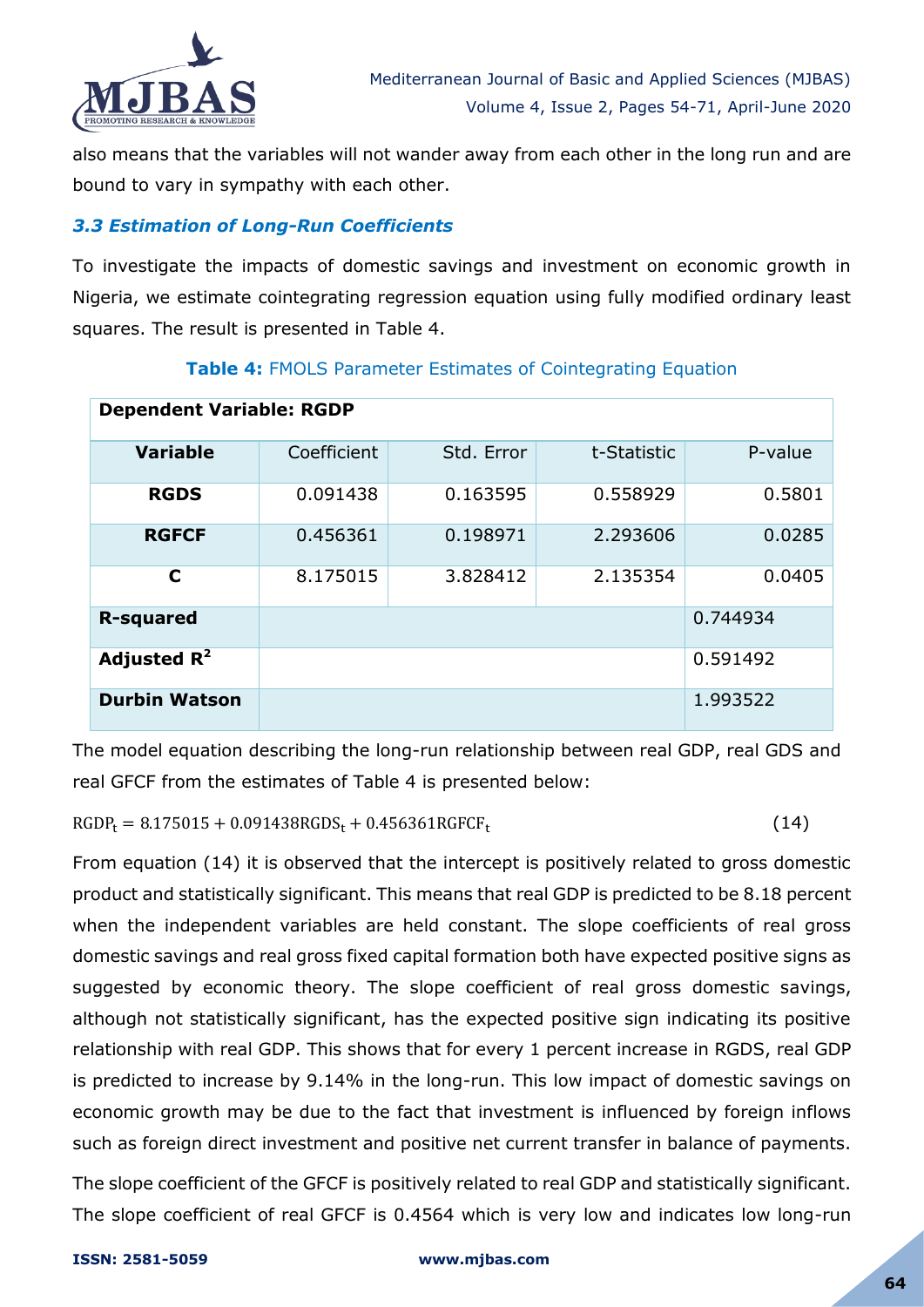

investment multiplier. This implies that real GDP will only increase by 45.64% if investment is increased by 100%. This suggests the existence of many leakages in Nigeria economy that hinders the working of investment multiplier.

The coefficient of determination ( $R^2$ ) of the estimated model shows that about 74.49% of the variability in real GDP has been explained by real gross domestic savings and real gross fixed capital formation leaving 25.51% unexplained variations to error or factors not included in this model. The Durbin Watson statistic value of 1.9935 which is greater than  $R^2$ and  $R<sup>2</sup>$  indicates that our model is non-spurious. This also shows the absence of positive serial correlation in the model. This study has identified investment as having positive impact on economic growth in Nigeria. While the finding of this result agrees with the findings of Hamdani (2003), Kanu & Ozurumba (2014), Uma *et at*. (2014) and Adelakun (2015), it disagrees with the findings of Adams (2009) and Sooreea-Bheemul and Sooreea (2013).

## *3.4 The Vector Error Correction Model*

Since the study variables are cointegrated, they are indeed in a state of equilibrium. We thus use the residuals obtained from the cointegrating regression equation in Table 5 to estimate the error correction model (VECM) which adjusts the speed of disequilibrium in the system. The result is presented in Table 5.

| <b>Dependent Variable: ∆RGDP</b> |             |                       |             |          |          |  |
|----------------------------------|-------------|-----------------------|-------------|----------|----------|--|
| <b>Variable</b>                  | Coefficient | Std. Error            | t-statistic |          | P-value  |  |
| C                                | 0.056934    | 1.249159              | 0.045578    | 0.9640   |          |  |
| $\triangle$ RGDP (-1)            | $-0.845805$ | 0.184406              | $-4.586645$ | 0.0001   |          |  |
| $\triangle$ RGFCF (-1)           | $-0.949556$ | 0.428141              | $-2.217858$ | 0.0194   |          |  |
| $\triangle$ RGDS (-1)            | $-0.735528$ | 0.126933              | 5.794616    | 0.0000   |          |  |
| $EC(-1)$                         | $-0.687777$ | 0.065744              | $-10.46144$ | 0.0000   |          |  |
| <b>R-squared</b>                 | 0.846774    | F-statistic           | 5.854952    |          |          |  |
| Adjusted $R^2$                   | 0.670467    | Prob<br>(F-statistic) | 0.001399    | DW Stat. | 2.120733 |  |
|                                  |             |                       |             |          |          |  |

## **Table 5:** Parameter Estimates of Error Correction Model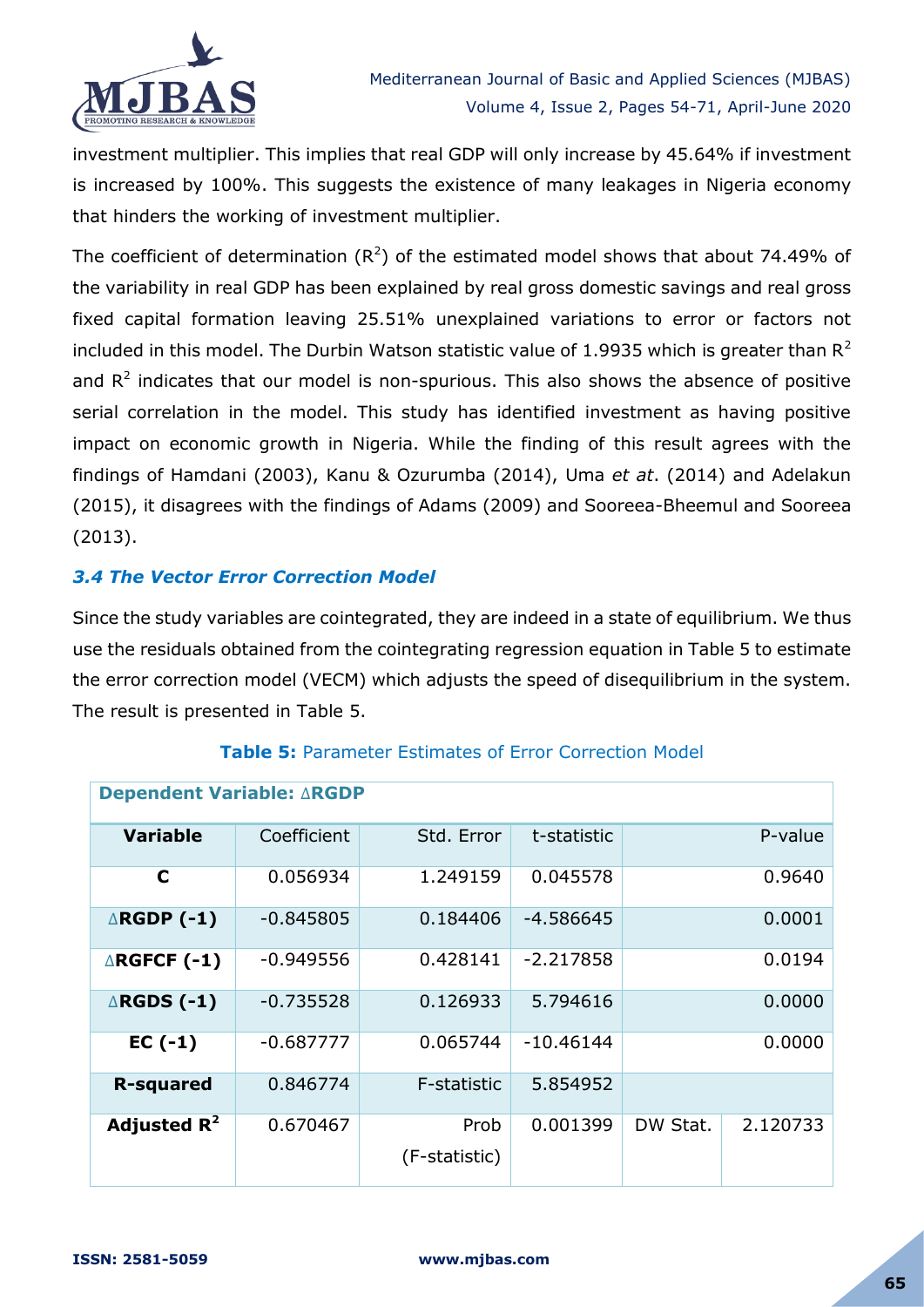

The slope coefficients of  $\triangle RGDP(-1)$ ,  $\triangle RGFCF(-1)$  and  $\triangle RGDS(-1)$  are called short-run equilibrium coefficients while the slope coefficient of  $EC(-1)$  is the long-run equilibrium coefficient known as the error correction coefficient. Theory expects the coefficient of EC(-1) to be negative and significant.

The short-run equilibrium coefficients tell us the rates at which the previous period's disequilibrium in the system is being corrected. In our ECM model the system corrects its previous period's disequilibrium at the speed of 84.58% between economic growth and economic growth lag one year, 94.96% between economic growth and investment lag one year and 73.55% between economic growth and saving lag one year. The higher percentage values show how fast the previous period's disequilibria between economic growth and other explanatory variables in the system are being corrected. The slope coefficients of  $\triangle$ RGDP(-1),  $\triangle$ RGFCF(-1) and  $\triangle$ RGDS(-1) are all statistically significant at lag one year indicating that the impacts of domestic saving and investment on economic growth are permanent and long lasting.

The one lagged period error correction model is represented by EC(-1). This guides the independent variables in the system to restore back to equilibrium when it is negative and statistically significant. In our model the EC(-1) coefficient is -0.687777. This value is negative and statistically significant as desired indicating that the system corrects its previous period's disequilibrium at a speed of 68.78% yearly. This means that the ECM model has identified a sizeable speed of adjustment by 68.78% for correcting disequilibrium annually for achieving long term equilibrium steady state position.

## *3.5 Granger Causality Test Result based on Modified Wald Test Approach*

To conduct Granger causality test based on Toda-Yamamoto (modified Wald test) procedure, we estimate two equations in VAR model. We now use these equations to conduct VAR lag order selection test using different information criteria. The result is presented in Table 6.

| Lag            | LogL        | <b>LR</b> | <b>FPE</b> | <b>AIC</b> | <b>SC</b> | HQ       |
|----------------|-------------|-----------|------------|------------|-----------|----------|
| 0              | $-302.3831$ | <b>NA</b> | 37929.44   | 19.0535    | 19.5977*  | 19.2366  |
|                | $-289.3186$ | 20.5864*  | 30127.07*  | 18.8072*   | 19.7595   | 19.1276* |
| $\overline{2}$ | $-281.6193$ | 10.7324   | 33905.21   | 18.8860    | 20.2465   | 19.3438  |

## **Table 6:** VAR Lag Order Selection Criteria

**Note:** \* denotes lag length selected by the criteria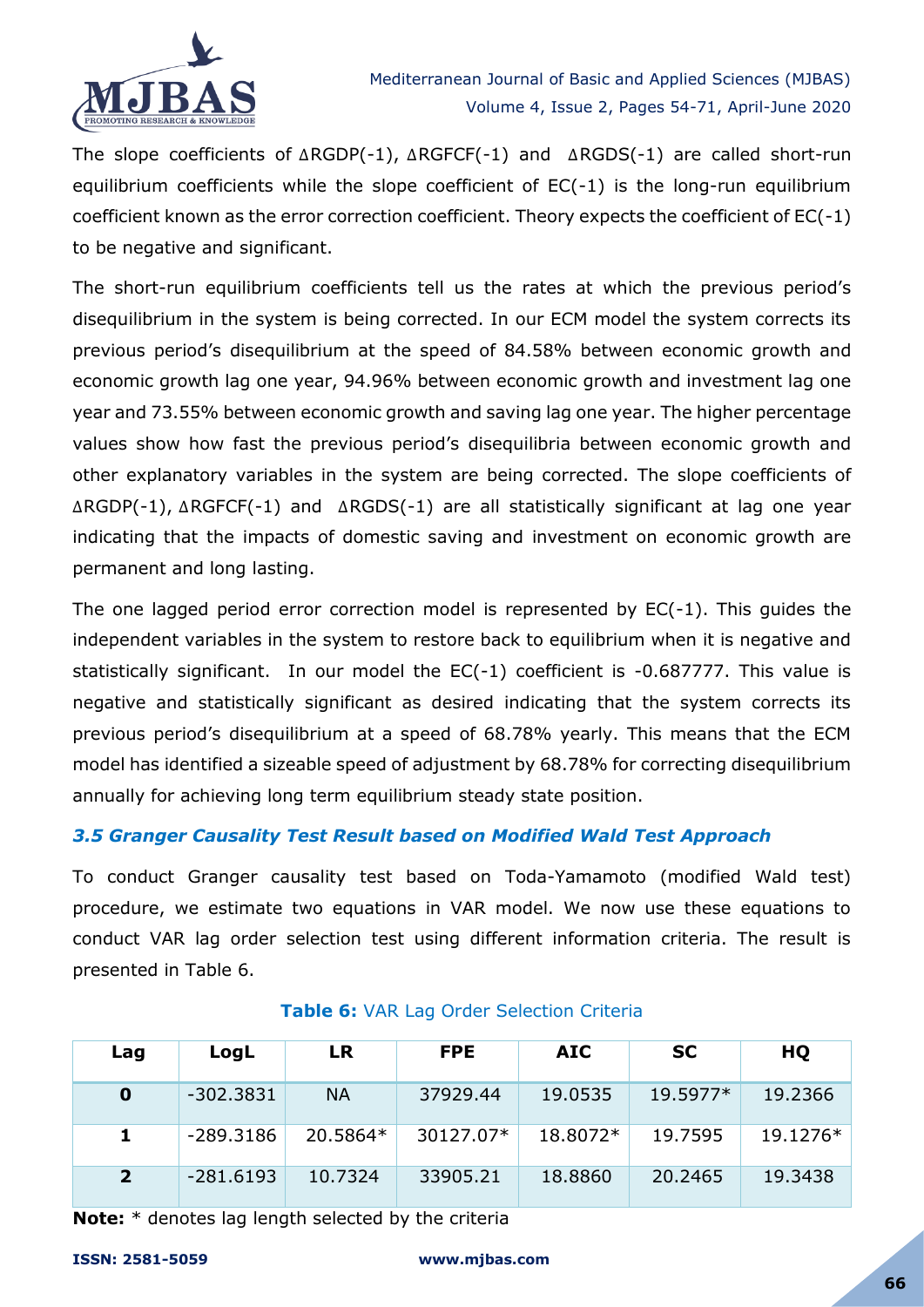

The various information criteria in Table 6 suggest that we should specify a maximum lag length of 1 for each variable in the model.

To test for stability of the estimated VAR model, we conduct serial correlation LM test of residuals of the estimated VAR model, the result is presented in Table 7.

| Lags                    | <b>LM-Stat</b> | <b>P-value</b> |
|-------------------------|----------------|----------------|
| $\mathbf{1}$            | 8.151868       | 0.5189         |
| $\overline{\mathbf{2}}$ | 6.927617       | 0.6447         |
| 3                       | 12.27155       | 0.1984         |
| 4                       | 6.411279       | 0.6982         |
| 5                       | 9.518504       | 0.3909         |
| 6                       | 16.11932       | 0.0644         |
| $\overline{\mathbf{z}}$ | 3.375999       | 0.9475         |
| 8                       | 9.102050       | 0.4279         |
| 9                       | 9.098733       | 0.4282         |
| 10                      | 4.268641       | 0.8929         |
| 11                      | 6.127358       | 0.7271         |
| 12                      | 6.349819       | 0.7045         |

# **Table 7:** VAR Residual Serial Correlation LM Tests

The null Hypothesis of no serial correlation in the residuals of the estimated VAR model up to lag order 12 is accepted since the p-values are not statistically significant at 5% level. This means that our estimated VAR model has satisfied the stability condition and can use to conduct Granger causality test based on Toda-Yamamoto procedure. The result of Granger causality test is presented in Table 8.

## **Table 8:** Granger Causality Test Based on Toda-Yamamoto Procedure

| <b>Variable</b> | <b>Modified Wald Test</b> |                 |                  |  |
|-----------------|---------------------------|-----------------|------------------|--|
|                 | <b>RGDP</b>               | <b>RGDS</b>     | <b>RGFCF</b>     |  |
| <b>RGDP</b>     | ---                       | 1.1498 [0.5628] | 7.1950 [0.0115]* |  |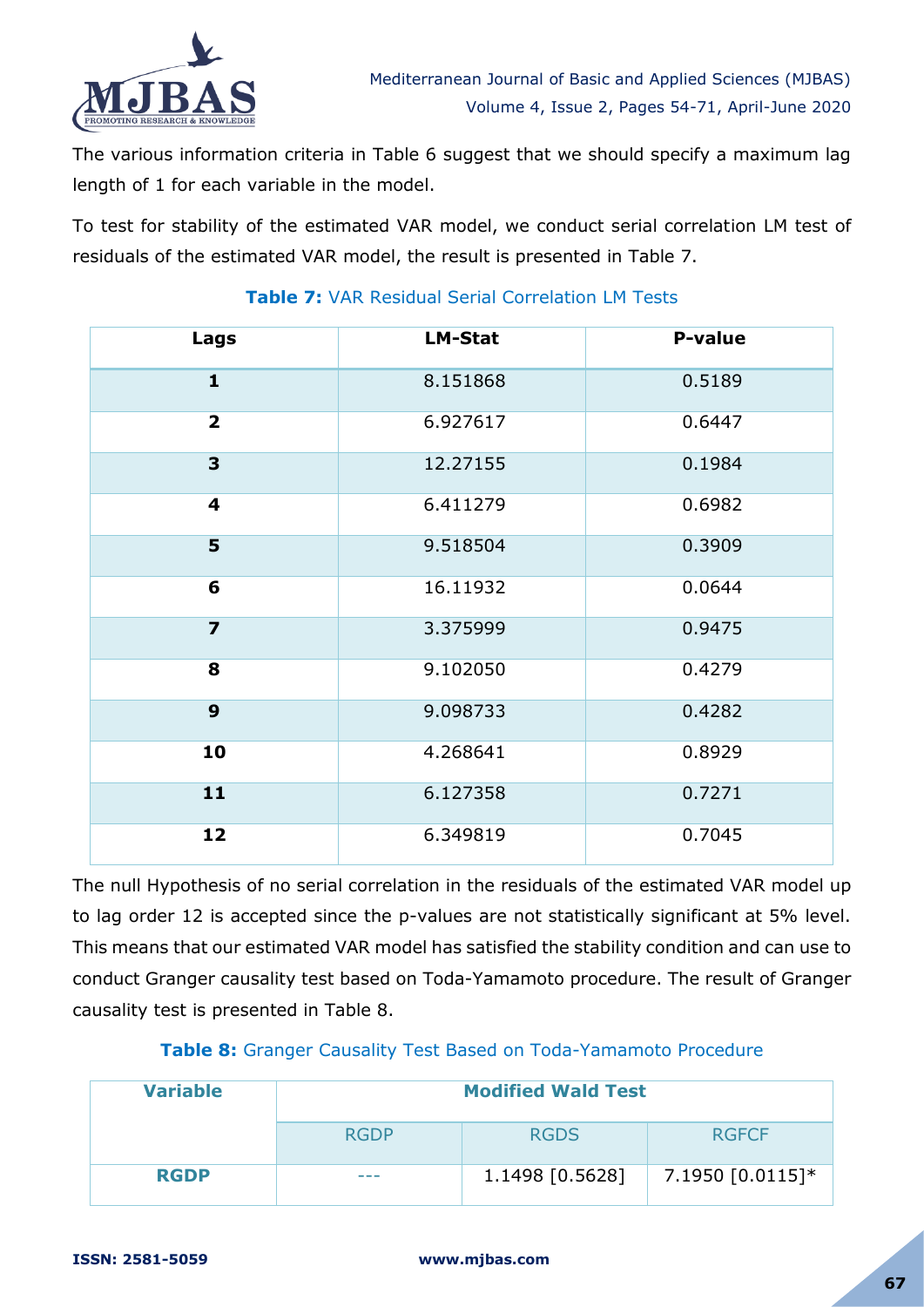

| <b>RGDS</b>  | $0.3938$ $[0.8213]$ | ---               | $8.1293 [0.0159]$ * |
|--------------|---------------------|-------------------|---------------------|
| <b>RGFCF</b> | 6.2763              |                   | ---                 |
|              | $[0.0286]$ *        | $9.8747[0.0052]*$ |                     |

The result of Table 8 shows statistical evidence of bidirectional short-run causality between domestic investment and economic growth. This means that gross fixed capital formation (domestic investment) Granger causes gross domestic product (economic growth) and economic growth in turn Granger causes domestic investment. But there is no short-run Granger causality between domestic savings and economic growth. The Granger causality test result also shows two-way causality between domestic savings and domestic investment in the short-run. This means that savings Granger causes investment and investment in turn Granger causes savings. This result is in conformity with Budha (2012) but contradicts the findings of Tang and Chua (2012), Chowdhary and Kushwaha (2013), Mohamed *et al*. (2013) and Gulmez and Yardimcioglu (2013) who found bilateral causality between domestic savings and economic growth.

## **4. Conclusion**

This paper is has attempted to investigate the causal relationship between domestic savings, domestic investment and economic growth in Nigeria. The study uses annual time series data from 1970-2015 and employed Augmented Dickey-Fuller unit root test to examine the unit root and stationarity properties of the series, Johansen cointegration to investigate the long-run relationship among study variables, fully modified least squares to determine the impact of savings and investment on economic growth; Error correction model to determine the speed of adjustment for disequilibrium and Granger causality test based on Toda-Yamamoto procedure to find the direction of causality among study variables.

The unit root test result of the study shows that all the study variables are integrated of order one; the Johansen cointegration found the existence of long-run relationship among the study variables. The study finds domestic investment as having positive and significant impact on economic growth in Nigeria in the long-run. The economic impacts of domestic savings and investment on economic growth in the short-run are found to low, permanent and long lasting. The ECM model has identified a sizeable speed of adjustment by 68.78% for correcting disequilibrium annually for achieving long term equilibrium steady state position. The Granger causality test result shows statistical evidence of bidirectional causality between domestic investment and economic growth. Similarly, the study found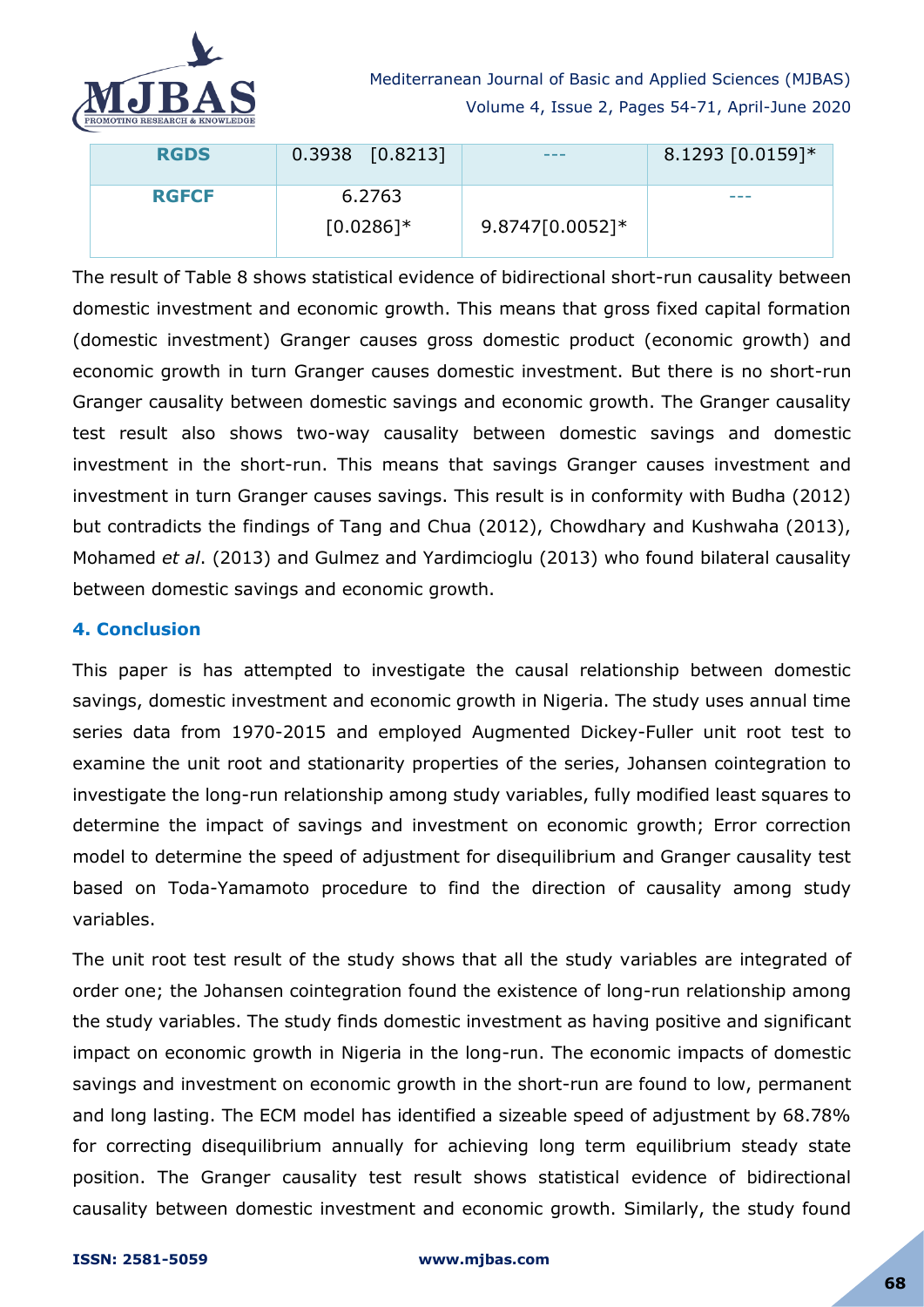

bidirectional causality between domestic savings and investment in the short-run. However, there was no short-run Granger causality between domestic savings and economic growth.

Although gross domestic savings have no long-run effect on economic growth in Nigeria, it should be promoted and encouraged for its desirable level effects in the short-run. Since domestic investment and economic growth have bidirectional relationship both in the short-run and long-run, promoting investment for higher economic growth is a better policy strategy for Nigeria. Enhancing investment growth through domestic savings is also a policy option suitable for short-run to long-run as evidenced by this study.

#### **References**

Adams, S. (2009). Foreign direct investment, domestic investment, and economic growth in sub-saharan Africa. Journal of Policy Modeling, 31(6), 939-949.

Adelakun, O. J. (2015). An investigation of the determinants of savings and investment in Nigeria. International Journal of Economicss and Business, 1(2), 1-16

Aghion, P., and Howitt, P. (2005). When does domestic saving matter for economic growth? Financial frictions and the macroeconomy workshop, 18–19 November 2005. Available online: http://www.bankofcanada.ca/wp-content/uploads/2010/08/ahsavingsnov14.pdf

Agrawal, P., Sahoo, P., and Radjan, K. D. (2010). Savings behaviour in India: Co-integration and causality evidence. Singapole Economic Review, 55(2), 273-295.

Agrawal, P. (2001). The relationship between savings and growth: Cointegration and causality: evidence from Asia. Applied Econometrics, 33(4), 499-513.

Ahmad, E., and Hamdani, A. (2003). The role of foreign direct investment in economic growth. Pakistan Economic and Social Review, 41(1&2), 29-43.

Andrei, E. A., and Huidumac-Petrescu, C. E. (2013). Saving and economic growth: An empirical analysis for Euro area countries. Theoretical Applied Econometric, 20(7), 43-58.

Anoruo, E., and Ahmad, Y. (2001). Causal relationship between domestic savings and economic growth: Evidence from seven African countries. African Development Review, 13(2), 238-249.

Baharumshahl, A. Z., Thanoon, M. A., and Rashid, S. (2003). Savings dynamic in Asian countries. Journal of Asian Economics, 13, 827-845.

Bannerjee, A., Dolado, T., and Mestre, R. (1998). Error correction mechanism tests for cointegration in single equation framework. Journal of Time Series Analysis, 19, 267-283.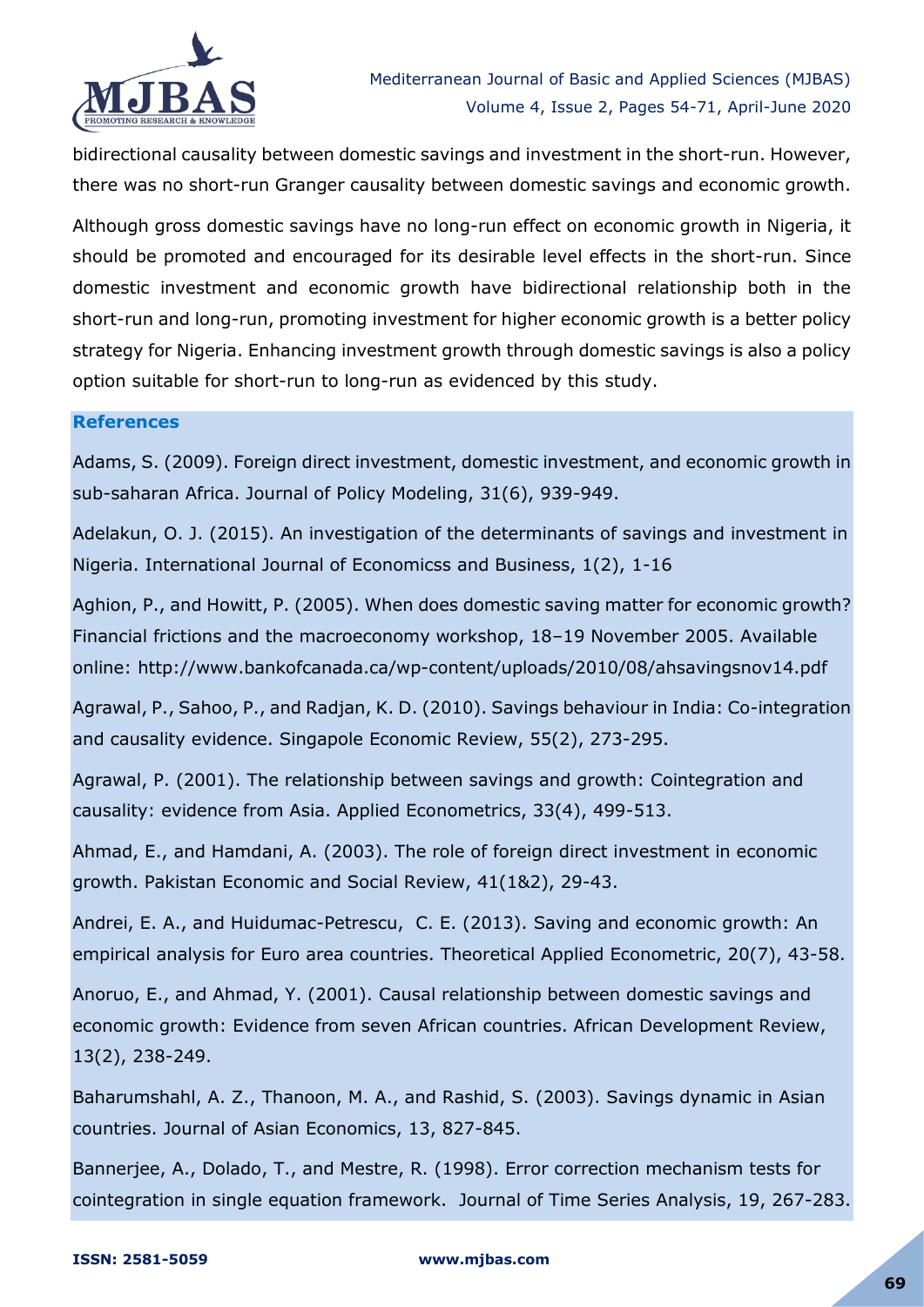

Bayar, Y. (2014). Savings, foreign direct investment inflows and economic growth in emerging Asian economies. Asian Economics and Financial Review, 4(8), 1106-1122

Budha, B. (2012). A multivariate analysis of savings, investment and growth in Nepal. Available from http://mpra.ub.uni-muenchen.de/id/eprint/43346.

Carroll, C. D., and Weill, D. N. (1994). Saving and growth: A reinterpretation. Carnegie-Rochester Conference on Public Policy, 40, 133-192.

Chowdhary, R., and Kushwaha, V. (2013). Domestic investment, foreign direct investment and economic growth in India since economic reforms. Journal of Transformation and Entrepreneurship, 1(2), 74-82.

Dickey, D. A., and Fuller, W. (1979). Distribution of the estimators for autoregressive time series with a unit root. Journal of the American Statistical Association, 74(366), 427-431.

Dornbusch, P., and Fischer, S. (1994). Macroeconomics. 6th edn. McGraw-Hill Publishing Co. New York, p. 188-195

Greenidge, K., and Miller, C. (2010). Causal chains between savings, investment and growth: Evidence for Latin America and the Caribbean. Business, Finance & Economics Emerging Economies, 5(2), 121-170.

Gulmez, A., and Yardımcıoglu, F. (2013). BRICS ülkeleri ile türkiye'nin ekonomik büyümesinde ulusal veyabancı tasarrufların etkisi: Panel veri analizi. C.Ü. İktisadi ve İdari Bilimler Dergisi, 14(1), 47-68.

Jangili, R. (2011). Causal relationship between saving, investment and economic growth for India – What does the relation imply? Review Bank of India Occasional Papers, 32(1), 25-39.

Johansen, S. (1991). Estimation and hypothesis testing for cointegration vectors in gausian vector autoregressive models. Econometrica, 59, 1551-1580.

Johansen, S. (1995). Likelihood-based inference in cointegrated vector autoregressive models. Oxford University Press, Oxford, p. 194-209.

Kanu, S. I., and Ozurumba, B. A. (2014). Capital formation and economic growth in Nigeria. Global Journal of Humumanities and Social Science: E-Economics, 14(4), 42-58

Mohamed, M. R., Singh, K. S., and Liew, J. (2013). Impact of foreign direct investment & domestic investment on economic growth of Malaysia. Malaysian Journal of Economic Study, 50(1), 21-35.